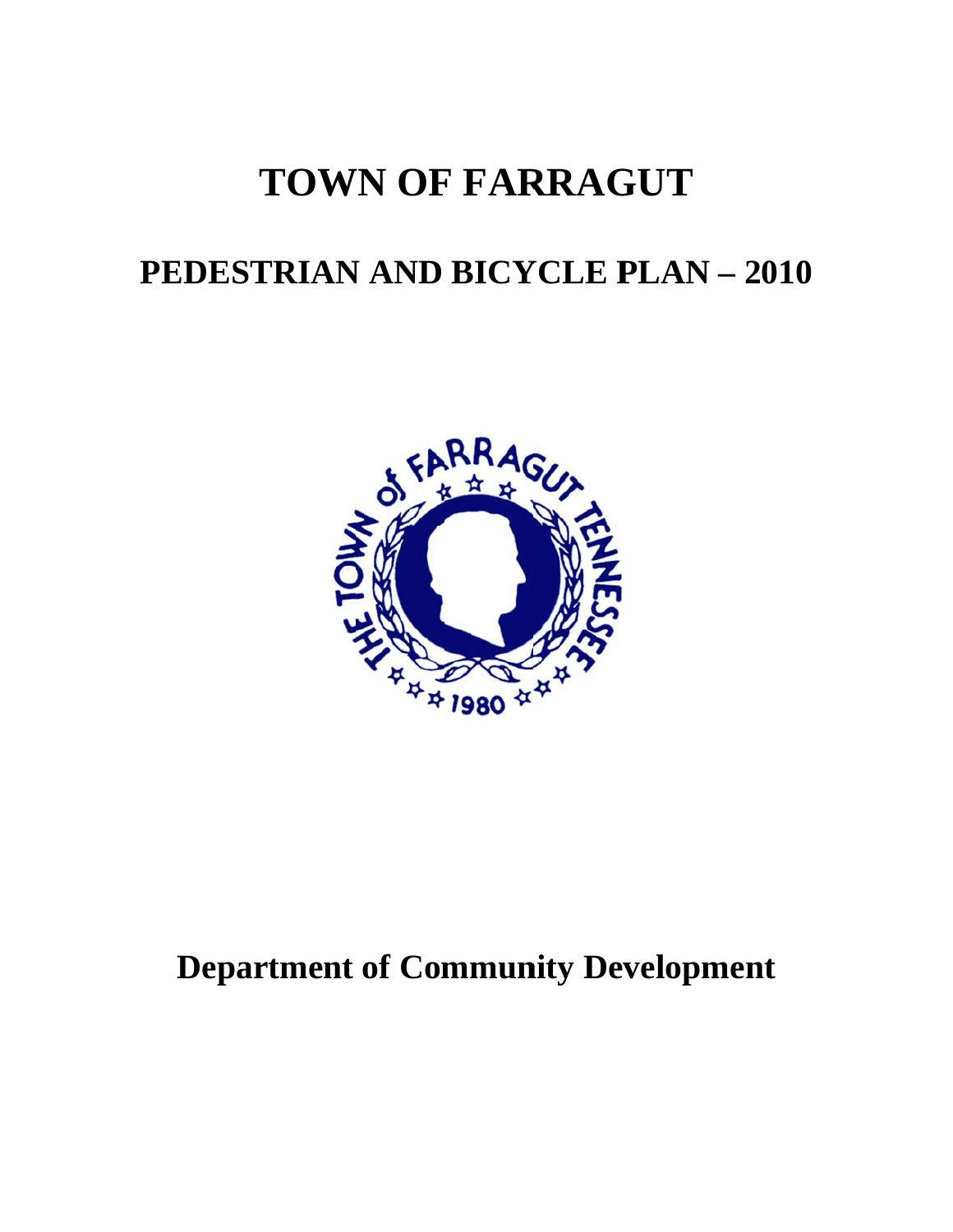## **TABLE OF CONTENTS**

## **CHAPTER 1 - INTRODUCTION**

- Purpose of Plan
- Definitions
- History/Existing Conditions
- Regulatory Tools
- Summary of Findings

## **CHAPTER 2 - POLICY STATEMENTS**

Goals, Objectives, and Strategies

## **CHAPTER 3 - IMPLEMENTATION**

## **EXHIBITS**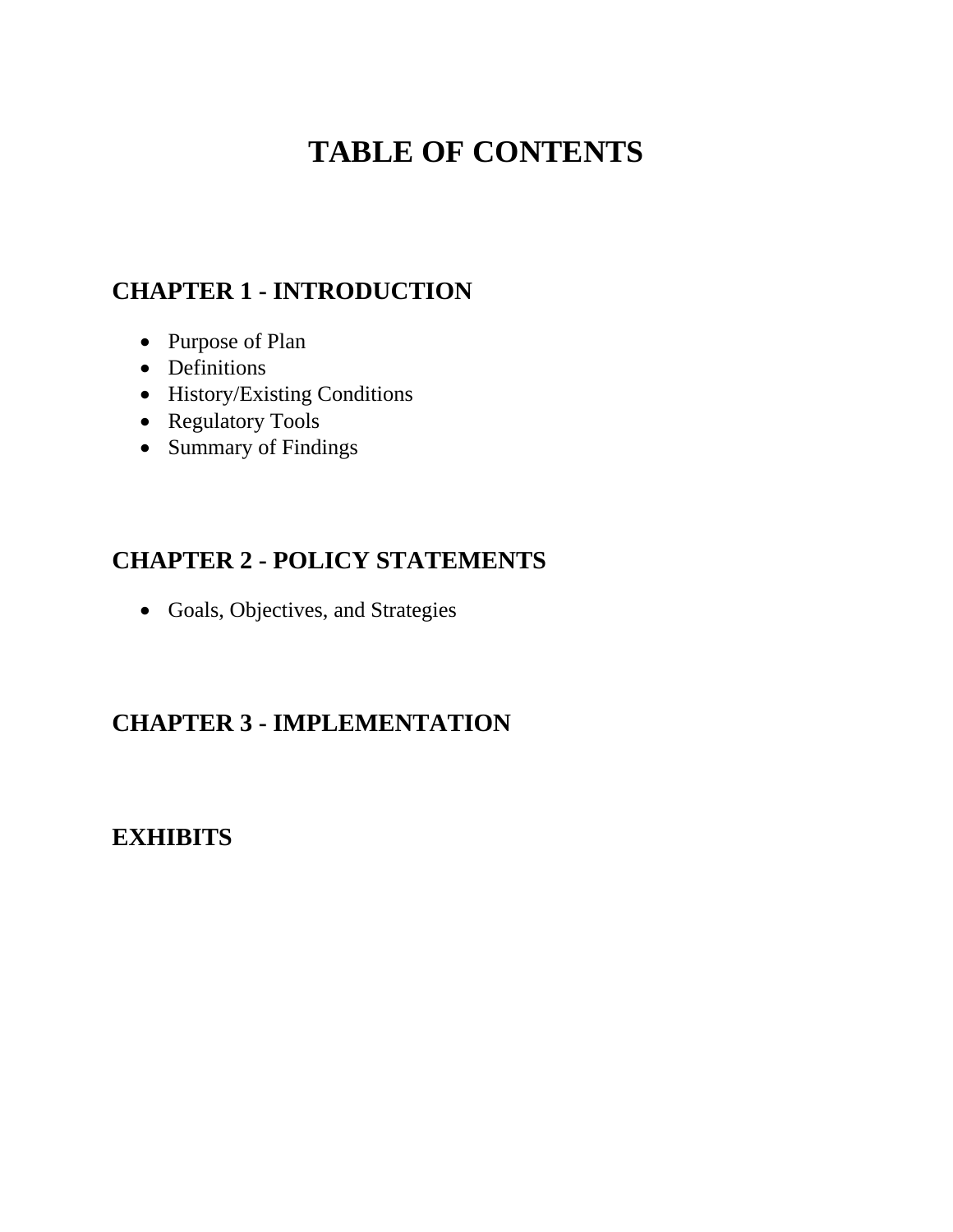## **CHAPTER 1 - INTRODUCTION**

### *Purpose of Plan*

Since its incorporation in 1980 the Town of Farragut has promoted itself as a livable and progressive community. A key element of this has been its effort to develop an extensive walking/bike path and sidewalk network. This network is essential to the Town for many reasons. Some of these include:

- Promoting the livability and marketability of the community;
- Providing avenues for recreation and community events;
- Building and enhancing a sense of community;
- Providing for healthier and more environmentally friendly transportation choices;
- Connecting businesses and other activity centers with adjacent residents; and
- Demonstrating to prospective businesses and residents that this is an active and progressive community.

In October of 1997 the Town first adopted a *Pedestrian Circulation Plan* to help "determine the most efficient locations for a limited but safe and functional pedestrian circulation system." The plan established a series of goals, objectives, and strategies and has been frequently referenced to help guide the Town staff and decision makers in relation to pedestrian and recreational bicycling facilities.

The original *Pedestrian Circulation Plan* has been very effective in terms of its basic purpose. However, as one might expect, as the Town has grown there is a need for updating the original document so that it is consistent with current conditions.

The *Pedestrian and Bicycle Plan – 2010* will build on many of the goals, objectives, and strategies laid out in the original document and will modify, update, and in some cases outline new goals, objectives, and strategies with the intent of providing for the most functional, logical, and user friendly pedestrian and bicycle system possible. This plan, as indicated in the new title, will address in more detail the fact that pedestrian facilities not only apply to walkers and runners but also recreational cyclists. The plan will then explore some policy statements that relate to the needs of cyclists that primarily use roadways.

The plan will provide a summary of where we are in terms of pedestrian and bicycle facilities, what our regulatory requirements are, and what we should keep doing or consider modifying in the future.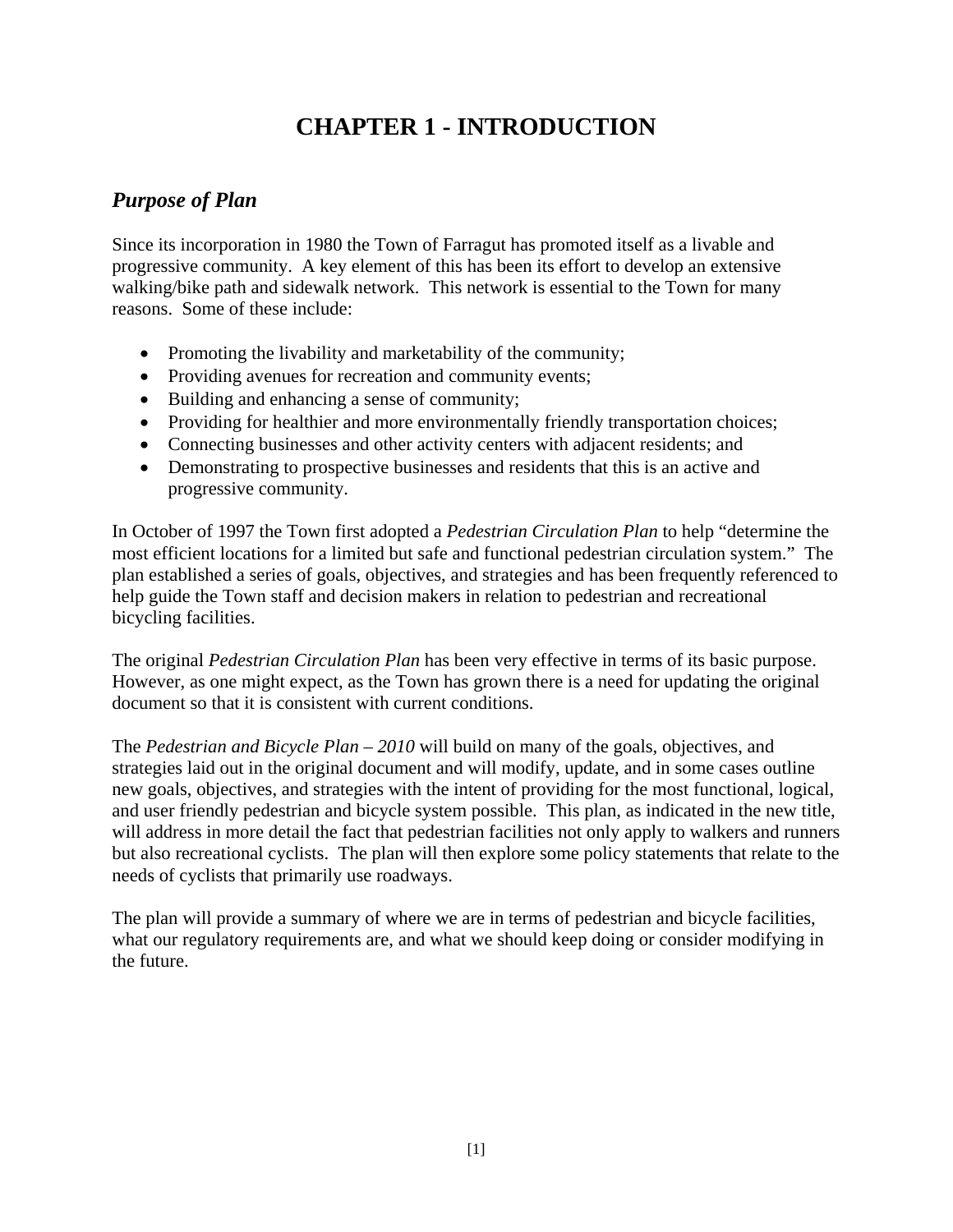## *Definitions*

The following words, terms, and phrases are hereby defined as follows and shall be interpreted as such throughout this document. Terms not defined herein shall have the meaning customarily assigned to them.

| <b>Activity Centers:</b>       | General locations where relatively large groups of people frequently<br>assemble. Typical activity centers would include schools, traditional<br>parks, recreation areas, shopping centers, government buildings, and<br>churches.                                                                                                                                                                                                                           |
|--------------------------------|--------------------------------------------------------------------------------------------------------------------------------------------------------------------------------------------------------------------------------------------------------------------------------------------------------------------------------------------------------------------------------------------------------------------------------------------------------------|
| <b>Bicycle Facilities:</b>     | Provisions to accommodate or encourage bicycling, including parking and<br>storage facilities, bike lanes, paved shoulders, and wide outside lanes.                                                                                                                                                                                                                                                                                                          |
| Bicycle Lane:                  | A portion of a roadway that has been designated by striping, signing and<br>pavement markings for the preferential or exclusive use of bicyclists.                                                                                                                                                                                                                                                                                                           |
| <b>Bicycle Paths:</b>          | Improved surfaces that are physically separated from motorized vehicular<br>traffic and that are designed for walkers, runners, and recreational<br>bicyclists. This would not include mulched paths unless specifically<br>designed to also accommodate bicyclists.                                                                                                                                                                                         |
| <b>Complete Streets:</b>       | Complete streets are streets that are designed and operated to enable safe<br>access for all users. Pedestrians, bicyclists, motorists and transit riders of<br>all ages and abilities must be able to safely move along and across a<br>complete street.                                                                                                                                                                                                    |
| Greenway:                      | Linear parks or corridors constructed within a protected space which may<br>include right of way, easements, public property, and/or designated open<br>space. Greenways are designed to be multi-jurisdictional and connect<br>neighborhoods, traditional parks, commercial centers, government<br>buildings, churches, and other activity centers with an improved surface to<br>be used by walkers, runners, roller bladers, and recreational bicyclists. |
| Parental Responsibility Zone:  | An area defined as being within one (1) mile of an elementary school or<br>one and one-half $(1\frac{1}{2})$ miles from a middle or high school and where<br>children are not eligible to ride school buses provided by the Knox County<br>School System.                                                                                                                                                                                                    |
| Pedestrian Circulation System: | All improved surfaces, including mulched paths, designated solely for<br>pedestrian travel and recreational bicyclists.                                                                                                                                                                                                                                                                                                                                      |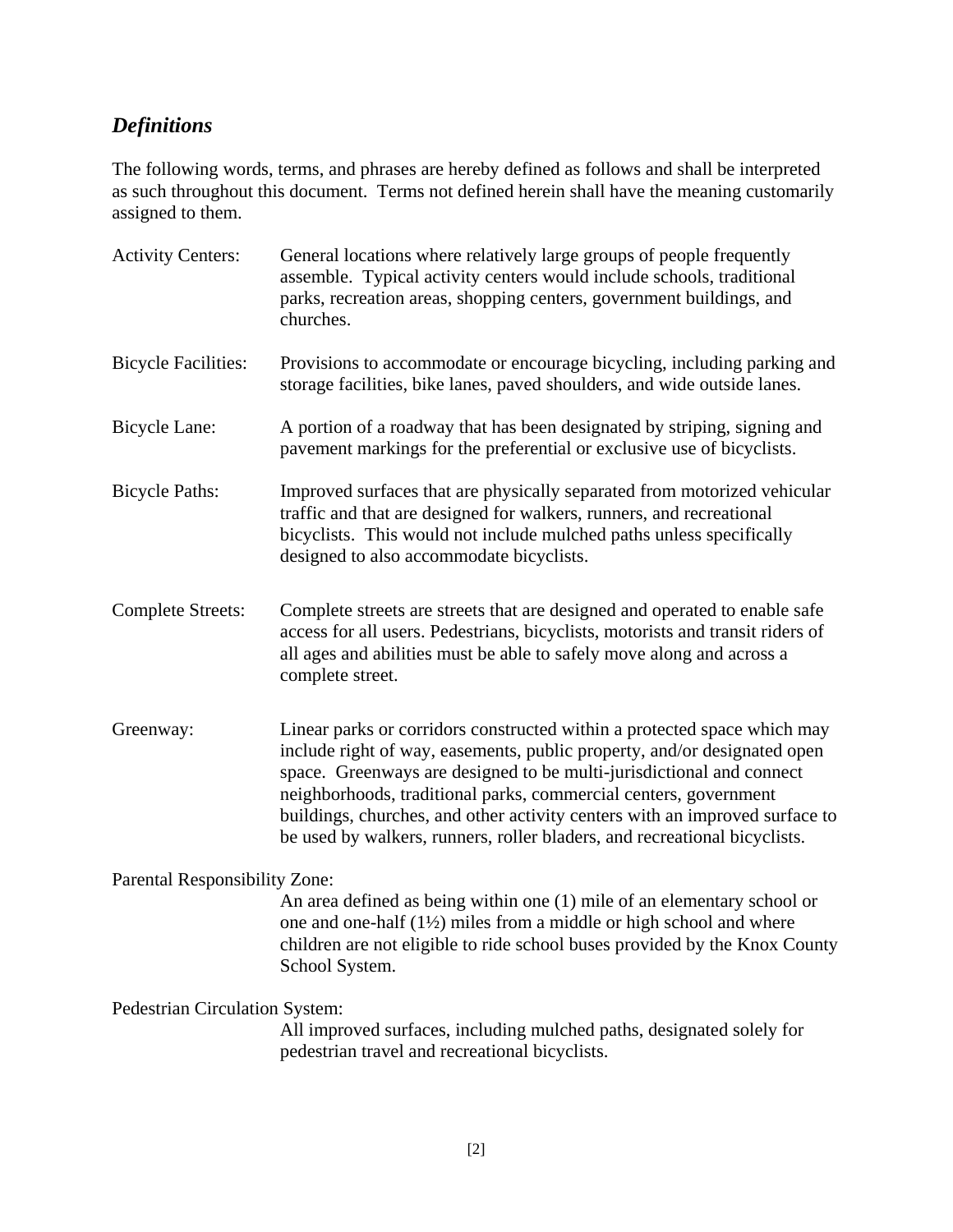| Sidewalk:     | An improved surface that is typically parallel with a roadway and more<br>narrow in width than a walking path.                                                                                                                                                                                                                                                                                 |
|---------------|------------------------------------------------------------------------------------------------------------------------------------------------------------------------------------------------------------------------------------------------------------------------------------------------------------------------------------------------------------------------------------------------|
| Spine Street: | The main street(s) located within a residential subdivision. Such streets<br>connect less traveled streets located deeper within the development to the<br>subdivision entrance $(s)$ .                                                                                                                                                                                                        |
|               | Walking Paths/Trails: Improved surfaces, including mulched paths, that are physically separated<br>from motorized vehicular traffic and that are designed for walkers,<br>runners, and in most cases recreational bicyclists and roller blade users.<br>Walking paths are distinguished from sidewalks by their greater width and<br>the fact that they are often not parallel with a roadway. |

#### *History/Existing Conditions*

From an initial emphasis on the Parental Responsibility Zone, the Town has greatly expanded its pedestrian circulation system. An updated map of the Town's pedestrian circulation system is available on the Town's web site at www.townoffarragut.org. A map of the facilities in place at the time this document was completed is included as **Exhibit A**.

The facilities that have been provided thusfar have been largely the result of development driven provisions stipulated in the *Farragut Subdivision Regulations* and *Farragut Zoning Ordinance* and Town projects where critical gaps in the pedestrian system were filled. Some of the Town projects completed in recent years, for example, have been along Kingston Pike, Herron Road, Watt Road, Old Stage Road, Concord Road, Virtue Road, Turkey Creek Road, Grigsby Chapel Road, and a section of the Grigsby Chapel Greenway.

Though some of the pedestrian facilities in the Town currently terminate into undeveloped property, these sections will be extended when the adjacent properties develop. This strategy of each development providing for pedestrian facilities has led to an increasingly interconnected network. This network, as it has extended over time, has consequently received increased use and has become a major marketing tool for developers and realtors. It has been demonstrated in surveys of homebuyers that the single most desirable facility that a development could provide is a safe place to walk, run, or recreational bike. The Town's proactive response in this regard is most certainly one of the reasons for its tremendous growth and its perception as being a desirable place to live, work, and do business.

Though significant progress has been made over the years, there remain critical gaps in the Town's pedestrian circulation system. Those gaps that aren't likely to be addressed in the near term by property development are prioritized and targeted by the Town through grant applications and through allocations provided for in the Capital Improvement Plan (CIP). There also remains the major issue of providing arterial street crossings that would be desirable for a wide range of users. In some ways, Kingston Pike, for example, now acts as a barrier for many users of the Town's pedestrian system and segregates the north from the south portion of the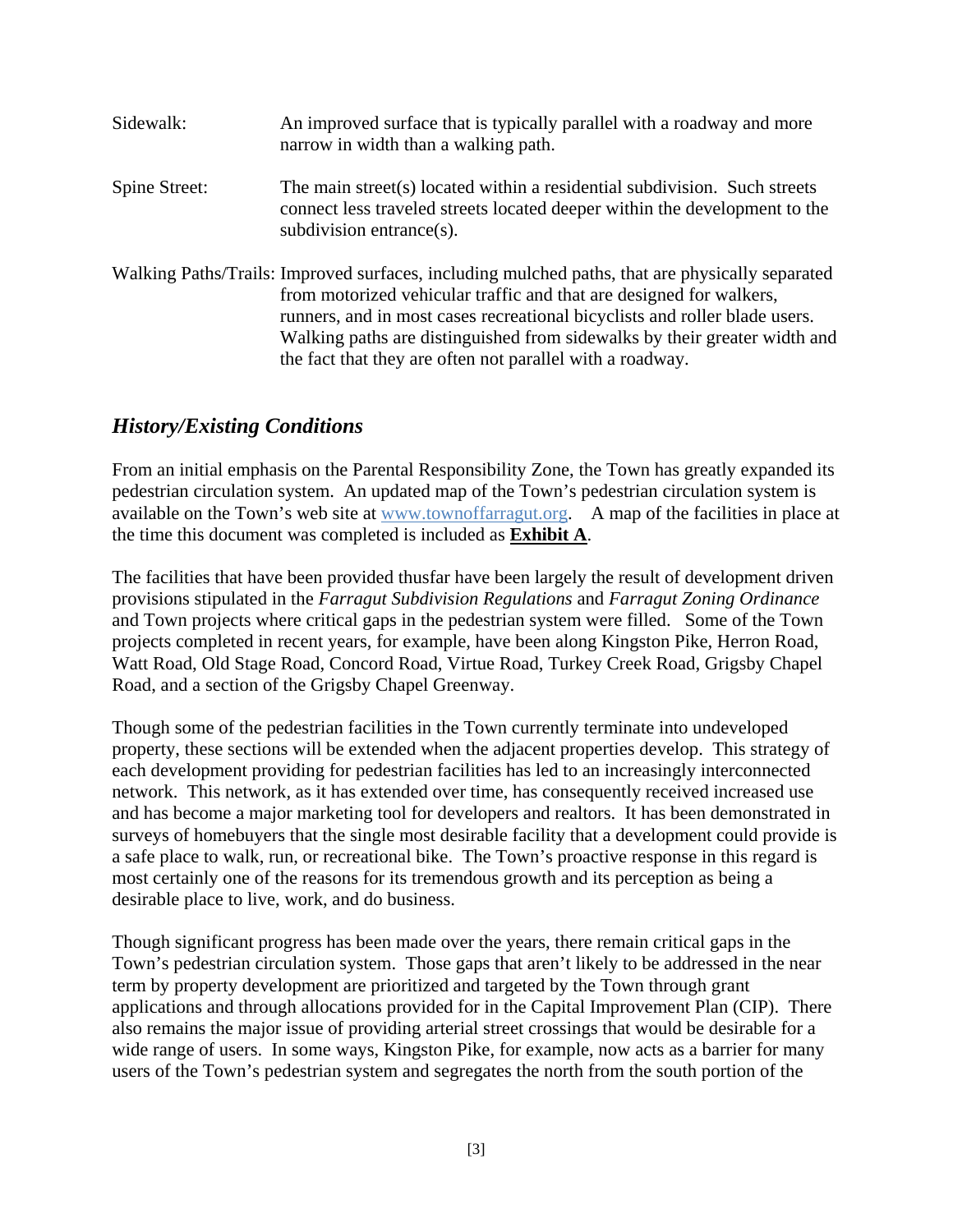Town. For the Town's pedestrian system to have maximum functionality this must be addressed with an over or an underpass.

With this background in mind, the next portion of this chapter will examine the existing regulatory tools that have been so critical in helping to create the pedestrian network that is currently in place.

#### *Regulatory Tools*

The primary regulatory tool that has been used very successfully in the Town is the *Farragut Subdivision Regulations*. When a property is proposed for subdivision, pedestrian facilities are one of the key public improvements that are required. Pedestrian facilities are reviewed both as part of a concept plan (where required) and a preliminary plat.

The concept plan review was established to provide for an early general agreement on the comprehensive development of an entire piece of property, including its overall pedestrian circulation system, before an applicant invested significant resources in the design. Concept plans are required for any subdivision which is to be developed in multiple phases. As part of the concept plan submittal, the proposed location of sidewalks and walking/bike paths is required to be shown along with how these facilities will connect both internally and to adjacent properties. To guide the decision making process the subdivision regulations require sidewalks or, if approved by the planning commission, an equivalent pedestrian facility on all collector and arterial streets which the subdivision abuts. Pedestrian facilities are also required on at least one (1) side of all new spine streets (see **Exhibit B** for examples of spine streets). Additional facilities along non-spine streets may also be required by the planning commission based on the anticipated use of such facilities, the frequency of pedestrian/vehicular conflicts, and whether such additional facilities would significantly contribute to the Town's existing or projected pedestrian network. The objective throughout this process is to provide for the most logical and functional pedestrian system possible. The concept plan is targeted toward an end result and allows the applicant and the planning commission the flexibility to pursue this objective to the greatest extent possible.

Where concept plans are not required and the developer opts to go straight to the preliminary plat, the pedestrian network is established by the planning commission as part of this review. The preliminary plat is the full set of construction plans for all required public improvements and, though consistent with the concept plan, includes much more detail than what is shown on concept plans. In terms of pedestrian facilities, the same requirements and flexibility that govern the concept plan review also apply to the preliminary plat review. Pedestrian facilities approved as part of the preliminary plat must generally be constructed prior to the final plat being recorded. In this manner houselots are marketed and purchased with the pedestrian facilities already in place.

Although more limited, another regulatory tool that has been used to help build the pedestrian circulation system in the Town is the *Farragut Zoning Ordinance*. The provisions in this ordinance require that where new construction or the redevelopment of a site necessitates a site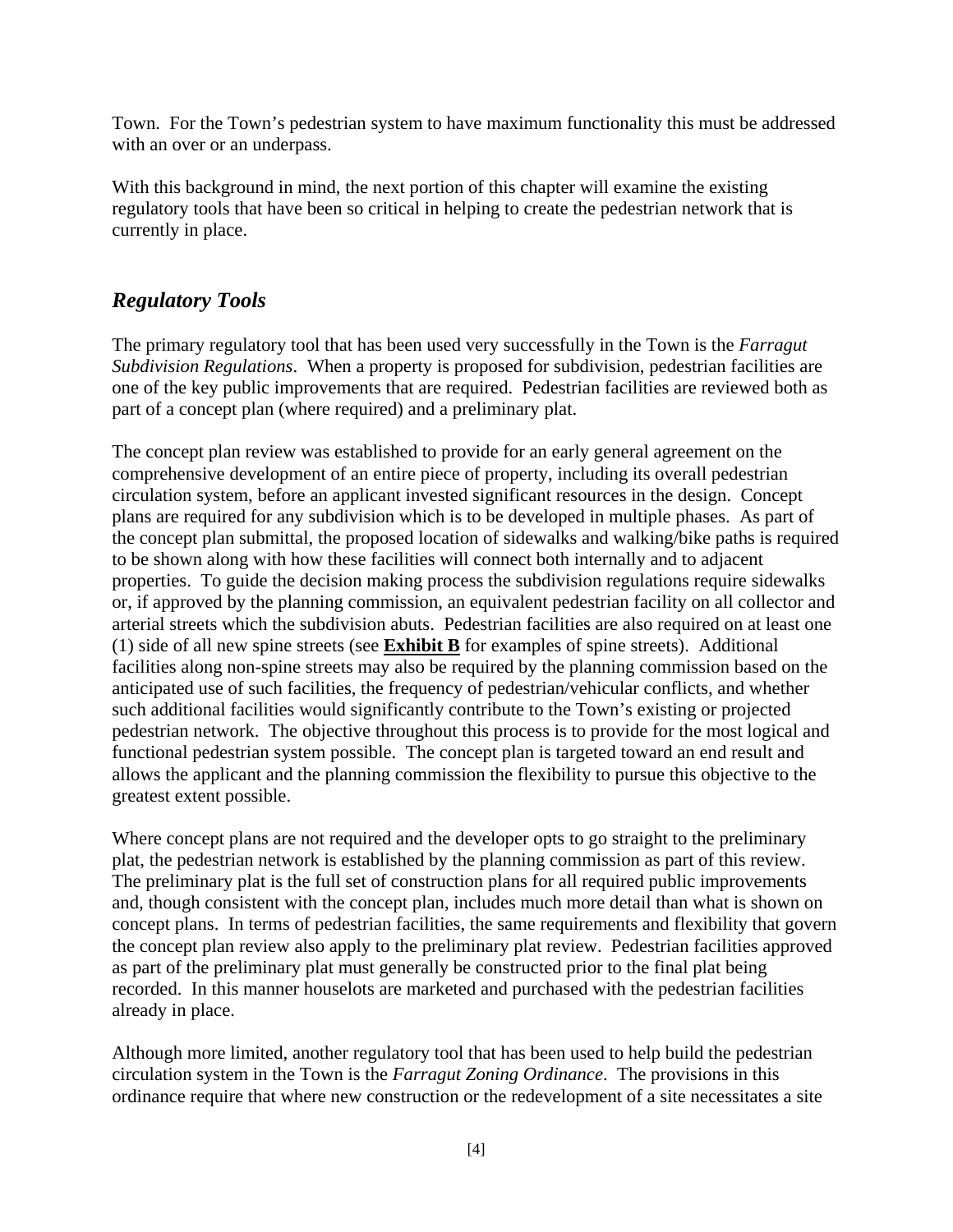plan review by the planning commission, sidewalks, or an appropriate equivalent, as determined by the planning commission, shall be constructed on all abutting collector and arterial streets. These pedestrian facilities are required to be constructed prior to the issuance of a Certificate of Occupancy and must be constructed per the standards established in the *Farragut Subdivision Regulations.*

The standards in the subdivision regulations generally govern the width, grass strip separation, handicap ramps, striping, and composition of all pedestrian facilities. These standards have evolved over the years in order to provide for the most durable, functional, and usable pedestrian system possible. For example, earlier requirements allowed the planning commission to permit sidewalks to be placed flush with the curb provided there was an additional foot of sidewalk width. Also, under the old requirements, where grass strips were provided the minimum width on all streets was three (3) feet. The problem with these earlier provisions, particularly on collector and arterial streets, was that the pedestrian facility user had a very low comfort level due to their proximity to fast moving traffic. Updated Town requirements have addressed this and require much greater grass strip widths for pedestrian facilities that are adjacent to collector and arterial streets.

## *Summary of Findings*

The sections above have provided an overview of the Town's current pedestrian circulation system and the regulatory tools that have made a significant contribution to the development of this system. Based on the information provided, the following is a summary of some of the findings:

- The Town's pedestrian circulation system has expanded greatly in recent years and continues to be more interconnected;
- Some significant gaps in the Town's pedestrian network remain. Most of these gaps are along undeveloped property or along improved property where pedestrian facilities were not required at the time of development;
- Due to future maintenance demands, the Town prioritizes which local streets need pedestrian facilities;
- The *Farragut Subdivision Regulations* and *Farragut Zoning Ordinance* have been key tools that have helped to build the Town's existing pedestrian circulation system;
- Many of the Town's existing sidewalks along arterial roadways are either flush with the curb or have a minimal grass strip between the curb and edge of sidewalk. This diminishes comfort level and inhibits the maximum usage of the Town's pedestrian facilities. The Town has addressed this with new requirements for additional separation between vehicular and pedestrian traffic; and
- Though pedestrian crossing provisions have been incorporated into traffic signalization, there is still a low level of comfort where pedestrians or bicyclists cross major arterials. This diminishes the potential usage of the Town's pedestrian facilities.

Based on the information provided above and using the same format as the original *Pedestrian Circulation Plan*, the next section includes policy statements with goals, objectives, and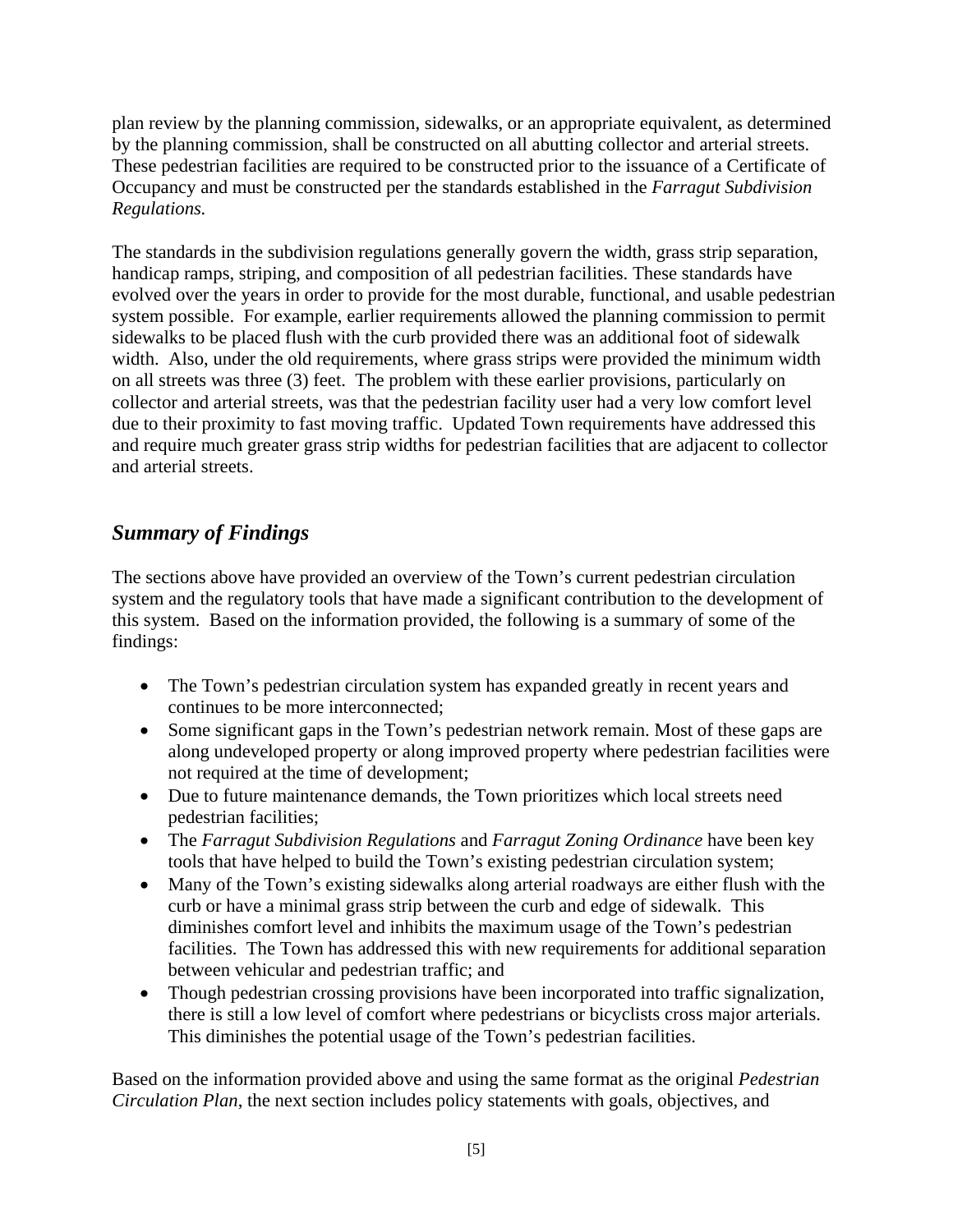strategies that are designed to help guide decision makers in relation to the future of the Town's pedestrian and bicycle provisions. In some cases, objectives and strategies will overlap among the different goals.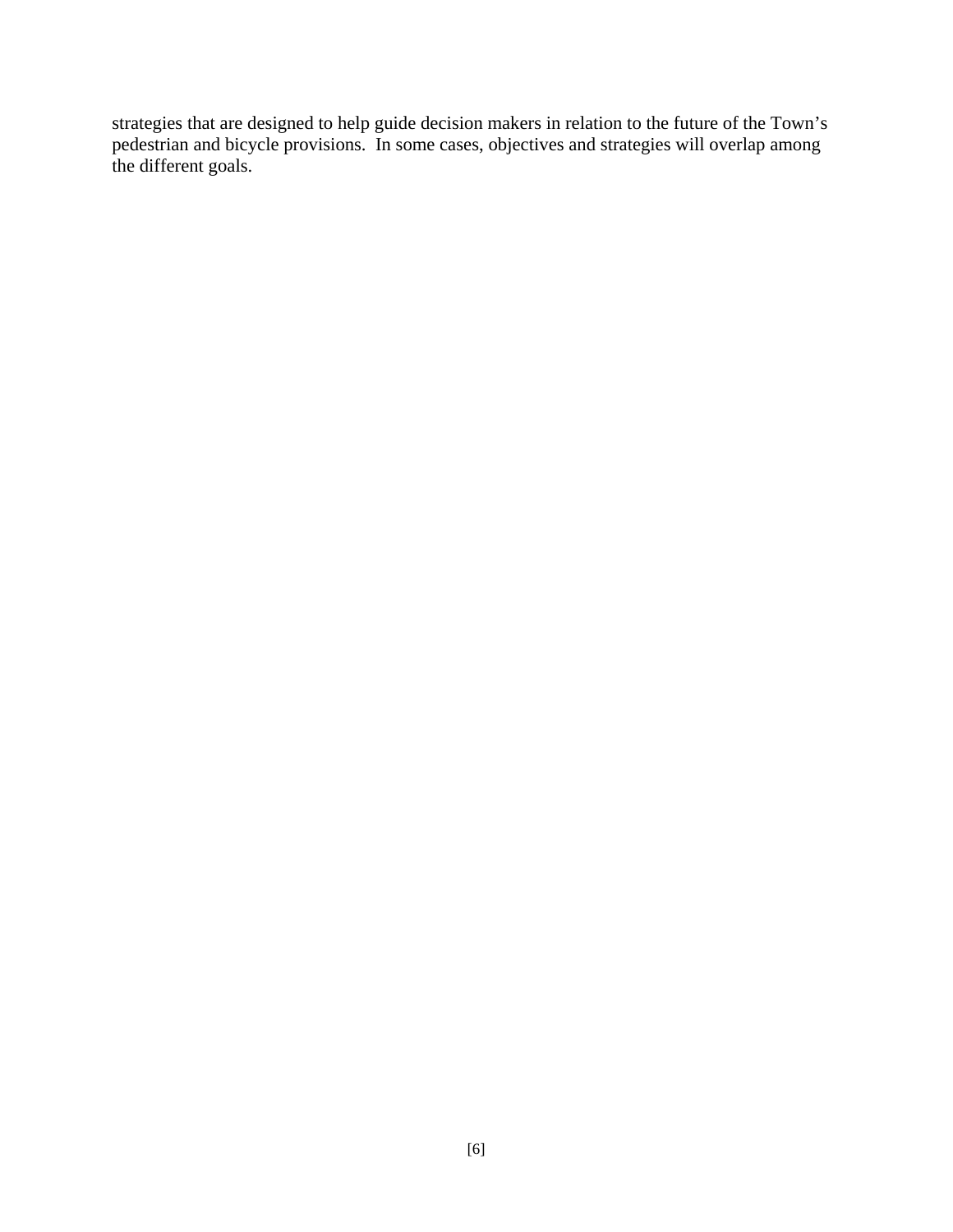## **CHAPTER 2 - POLICY STATEMENTS**

#### *Goal 1:*

#### **Promote pedestrian connectivity between residential areas and nearby activity centers so that short, simple errands or trips can be made by means other than motor vehicles.**

#### *Objectives*:

- Continue to evaluate where major gaps exist in the Town's pedestrian circulation system and work on addressing these gaps.
- Promote a pedestrian circulation system that encourages a wide variety of users and maximizes functionality and use potential.
- Develop a community wide understanding that transportation is more than just moving automobiles.
- Address the factors that discourage short trips made either on foot or on bicycle.

#### *Strategies*:

- Continue to require pedestrian facilities as part of all new developments or redevelopments on both sides of streets with the classification of a collector or arterial street on the Town's *Major Road Plan*. As part of this requirement encourage a minimum eight (8) foot wide asphalt walking path that would benefit a greater range of users.
- Continue to require pedestrian facilities to be constructed along residential spine streets and along the frontages of all roads which the subdivision fronts.
- If a walking path runs behind houses, the path should be connected to the ends of cul-desacs.
- As part of a development or re-development, walking trails should be constructed to stub into adjacent vacant properties and tie into the overall pedestrian circulation system.
- In lieu of concrete sidewalks, particularly along collector and arterial streets, consideration should be given to using asphalt walking paths with a minimum width of eight (8) feet. This wider surface would invite more use by providing a greater passing area and a surface that would create less physical impact to the body than concrete.
- Incorporate the needs of the pedestrian and bicyclist into roadway plan designs and construction. In addition to walking paths, bike lanes should be incorporated where possible into construction, re-construction, and/or modifications to collector and arterial streets.
- Encourage contextually appropriate Complete Streets (see **Exhibits C-F** for Complete Street cross sections contextually appropriate for Farragut based on road classifications) roadway design and implementation.
- Plan for a pedestrian overpass or underpass where an opportunity may exist at prioritized arterial roadway crossings. Look into grants and other sources of funding for these structures and ensure that safe crossings of roadways are given high priority in roadway construction plans.
- Coordinate with adjacent governmental entities on projects that tie into but extend beyond the Town limits.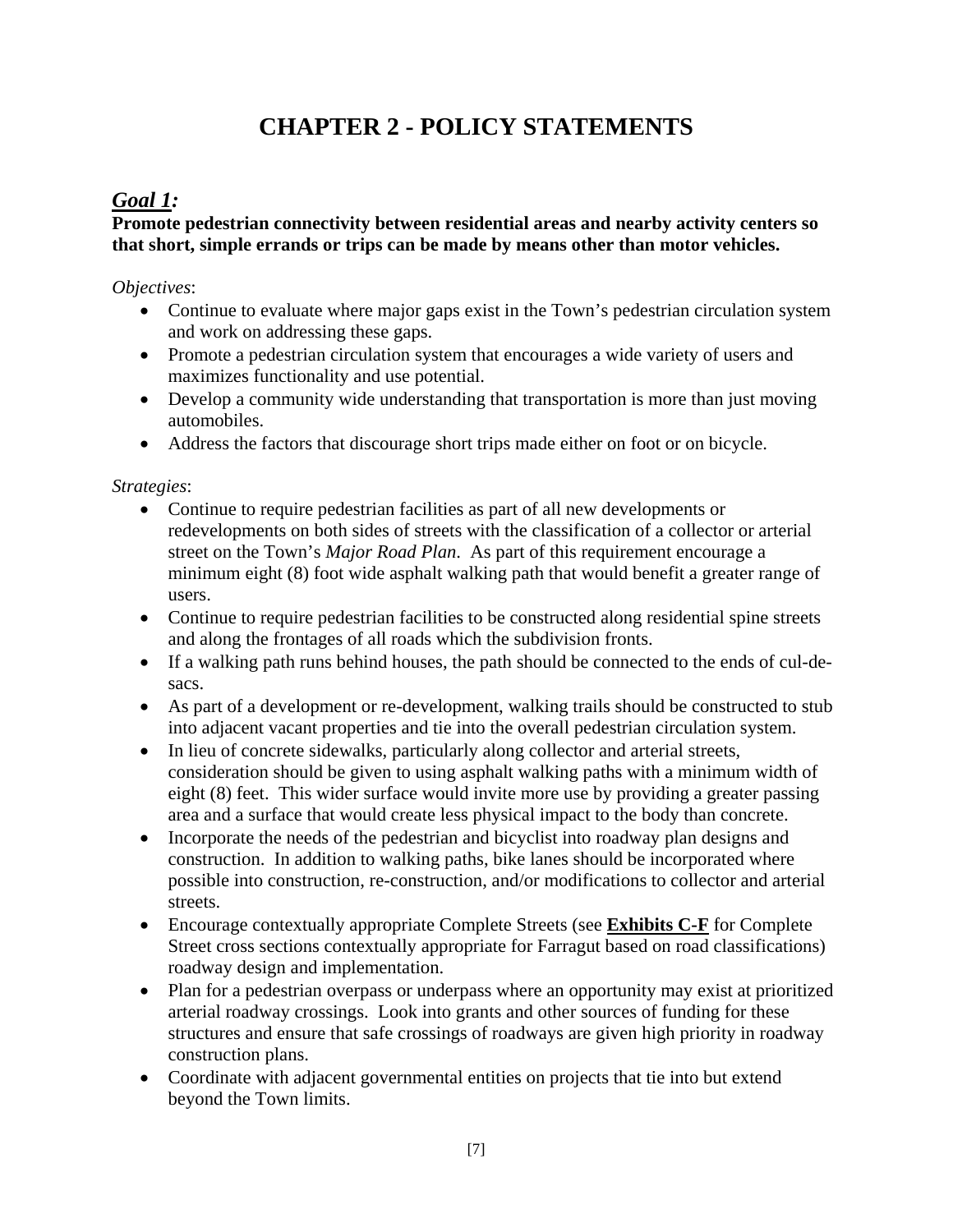Work closely with surrounding government entities (namely Knoxville, Knox County, and Loudon County), the Knoxville Regional Transportation Planning Organization (TPO), and the Great Smoky Mountain Regional Greenway Council to link greenways into a larger regional system so that longer commutes by an increased number of users would be feasible.

### *Goal 2:*

#### **Promote pedestrian/bicycle based recreational activities in the community.**

*Objectives:* 

- Encourage walking, running, and bicycling as a form of recreation in and of itself.
- Ensure that the Town Hall, all Town parks, and any future Town properties are directly connected with other activity centers and with neighborhoods so that they are conveniently accessible by non-vehicular means.

*Strategies:* 

- Promote the Town's pedestrian circulation system by working with interested parties on sponsoring running, walking, and cycling events.
- Continue to advertise recreational use of the Town's increasingly larger pedestrian circulation system through updated maps of the pedestrian system on the Town's web site, the Town's public information channel, Town publications, the use of trailhead markers and kiosks.
- In addition to the Town's web site, maps of the Town's pedestrian circulation system should be provided at trailheads, the Farragut Branch Library, and the Town Hall. This information should be frequently updated and should not only show the pedestrian facilities (surface, width, name – if applicable) but also include parking and bench locations, restrooms, and any notable features along the way.
- Provide for benches, restrooms, shaded areas, educational exhibits, and, in general, other types of facilities that would encourage use of the Town's pedestrian circulation system.
- Where possible, develop some hiking trails on Town properties and connect these trails to the larger system of improved pedestrian facilities.
- Any gaps in the pedestrian system near Town parks should be given top priority in terms of getting these filled. A priority of the Town should be to link all Town parks together with a pedestrian network that would include, as a central element, safe crossings of arterial streets.
- The Town should help coordinate neighborhood bicycle rides to build interest in bicycling on the Town's ever expanding greenway system.

### *Goal 3:*

**Promote pedestrian connectivity between commercial, office, and service uses so as to minimize inefficient and highly fuel consumptive short trips related to the completion of service-oriented errands.** 

*Objectives:*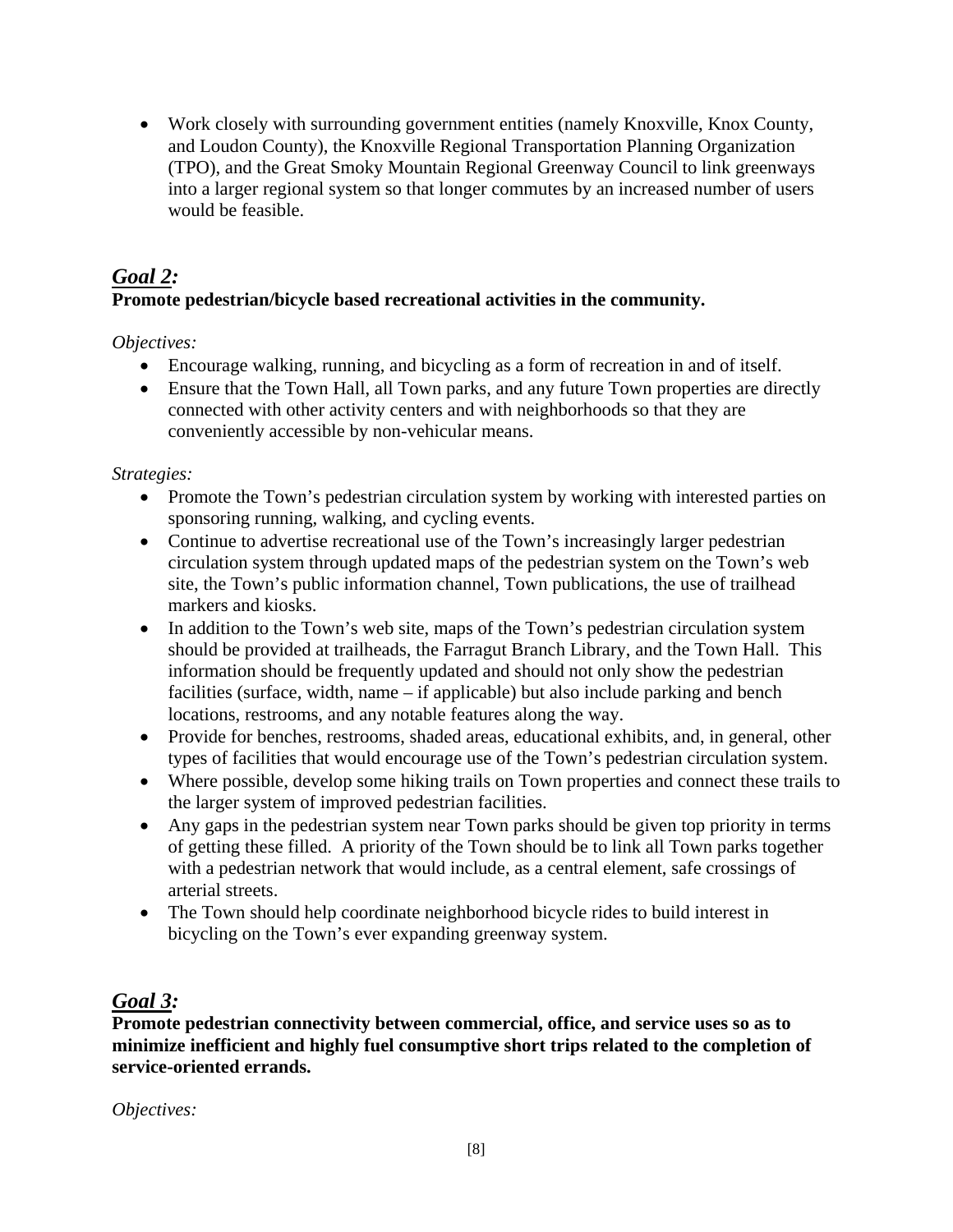- Promote clustering of service-oriented facilities.
- Fill in the pedestrian facility gaps along collector and arterial streets.
- Make pedestrian circulation a central element of site design.

#### *Strategies:*

- Pedestrian connections should be made from the parking lot of new developments or redevelopments to an existing pedestrian facility abutting the road on which the property fronts.
- Pedestrian connections should be made laterally between adjacent developments.
- Promote compact development that provides for a more efficient use of the land and natural resources and that encourages non-vehicular transportation alternatives.
- Provide parking along the periphery of an activity center rather than in the center so that the pedestrian can minimize walking distances between different establishments.
- Through provisions in the *Farragut Zoning Ordinance*, encourage a mix of uses which complement one another in terms of pedestrian trip attraction.
- Continue to require pedestrian facilities as part of all new developments or redevelopments on both sides of streets with the classification of collector or arterial on the Town's *Major Road Plan*.
- Require appropriate pedestrian facilities for all commercial and office entities even if they do not front along a collector or arterial street.
- The Town should prioritize and construct small sections of missing links within the pedestrian network on streets classified as collector or arterial on the Town's *Major Road Plan*.

#### *Goal 4:*

#### **Provide for a safe pedestrian circulation system that accommodates the needs of all potential users.**

*Objectives:* 

- Minimize the number of conflict points between pedestrian and vehicular traffic.
- Make crossing busy intersections and all arterial and collector streets more pedestrian and bicycle friendly.
- Provide adequate width of facilities for walking and biking in order to minimize the number of conflict points between the different users of the pedestrian network.
- Focus on pedestrian crossings of driveways and roadways so that potential conflicts are minimized.
- Provide for a higher comfort level between pedestrians and motorists.

#### *Strategies:*

- Encourage contextually appropriate Complete Streets roadway design and implementation.
- Ensure that turning radii encourage vehicles to slow down as they turn into or exit a facility where there could be pedestrian/vehicular conflicts.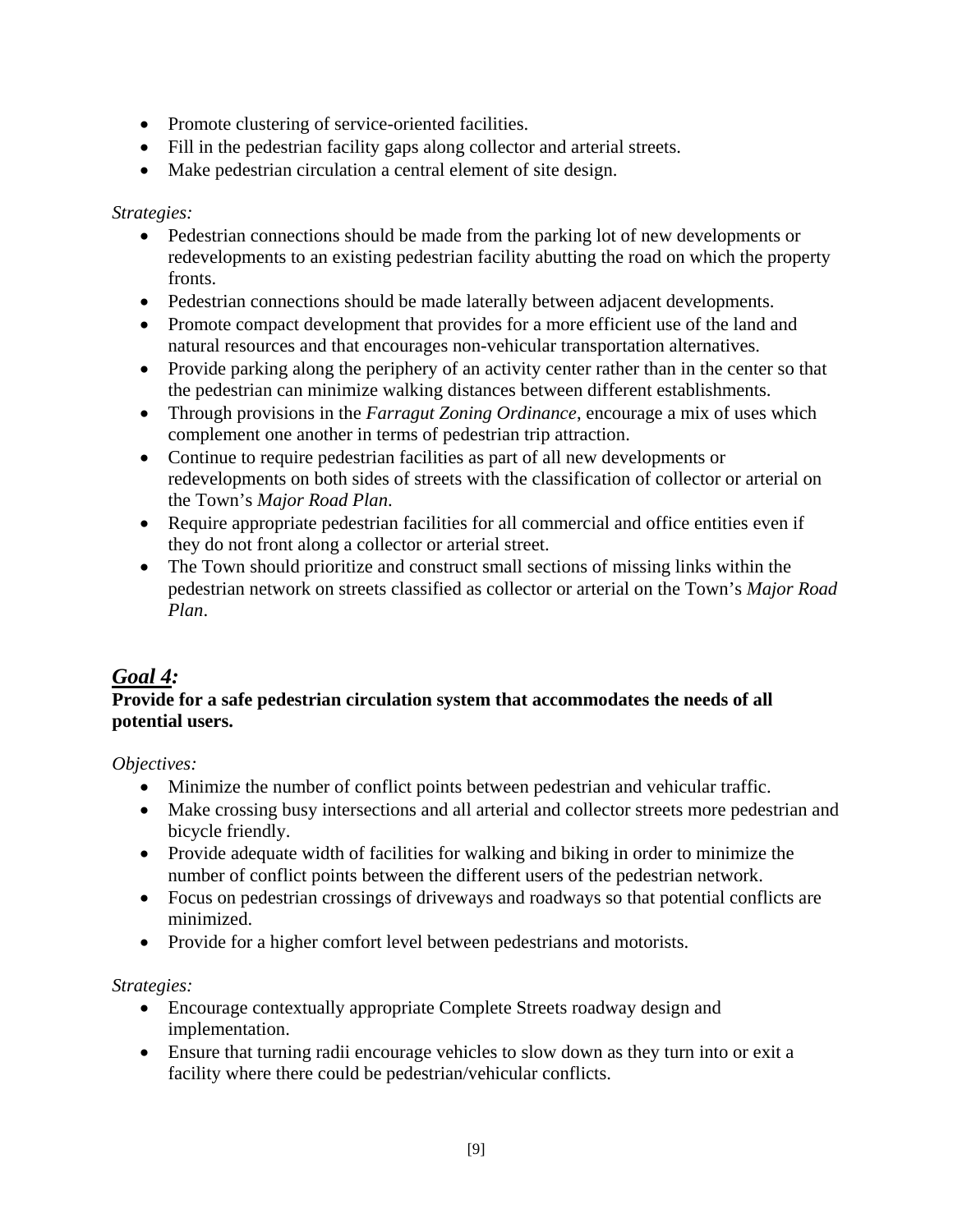- Provide pedestrian crossing markings at all logical walking path/sidewalk/street crossings. Where appropriate also include regulatory signs.
- Where appropriate consider raised medians for landing areas, particularly at wide road crossings.
- Promote the use of landscaped islands to protect pedestrians from vehicles crossing laterally through a parking lot.
- Maintain the new requirements for a greater grass strip width between pedestrian facilities and adjacent roadways.
- Plan for a pedestrian overpass or underpass where an opportunity may exist at prioritized arterial street crossings. Look into grants and other sources of funding for these structures and ensure that safe crossings of roadways are given high priority in roadway construction plans. Look for opportunities to cost share as part of the development of a property that abuts an area where an overpass or underpass would be desirable.
- Continue to monitor traffic signal timing to ensure that it provides for safe pedestrian crossings.
- Wider asphalt walking paths should be used where possible in lieu of concrete sidewalks because the asphalt creates less impact to the body and the wider surface reduces conflict points between the different users of the pedestrian network.
- Continue to require pedestrian facilities as part of all new developments or redevelopments on both sides of streets with the classification of collector or arterial on the Town's *Major Road Plan*.
- Require appropriate pedestrian facilities for all commercial and office entities even if they do not front along a collector or arterial street.
- Continue to require pedestrian facilities to be constructed along residential spine streets and along the frontages of all roads which the subdivision fronts.
- Continue to require that removable bollards be erected to ensure that non-maintenance related vehicles do not enter pedestrian facilities.
- Ensure that failures in the pedestrian network are repaired in a timely manner.
- On surfaces that could be slick, measures should be employed to improve traction and these potentially slick areas should be identified for the user.
- Barriers should be added between pedestrian facilities and the street on collector and arterials – especially at pinch points (e.g. bridges, walls, etc.).
- Efforts should be made to avoid designing and constructing sharp turns in a walking path or sidewalk facility. This is particularly a problem for wheelchair users and bicyclists.
- When designing and constructing pedestrian facilities, attention should be paid to cross slopes and to the alignment and steepness of approaches to street and/or driveway crossings.
- Ensure that transitions for pedestrian facilities are smooth. This is particularly important for wheelchair users.
- For wheelchair accessibility, all sidewalks should have a minimum clearance of five  $(5)$ feet around all obstructions.
- Pedestrian facilities for handicapped individuals should be designed and constructed convenient to entrances with appropriate markings provided.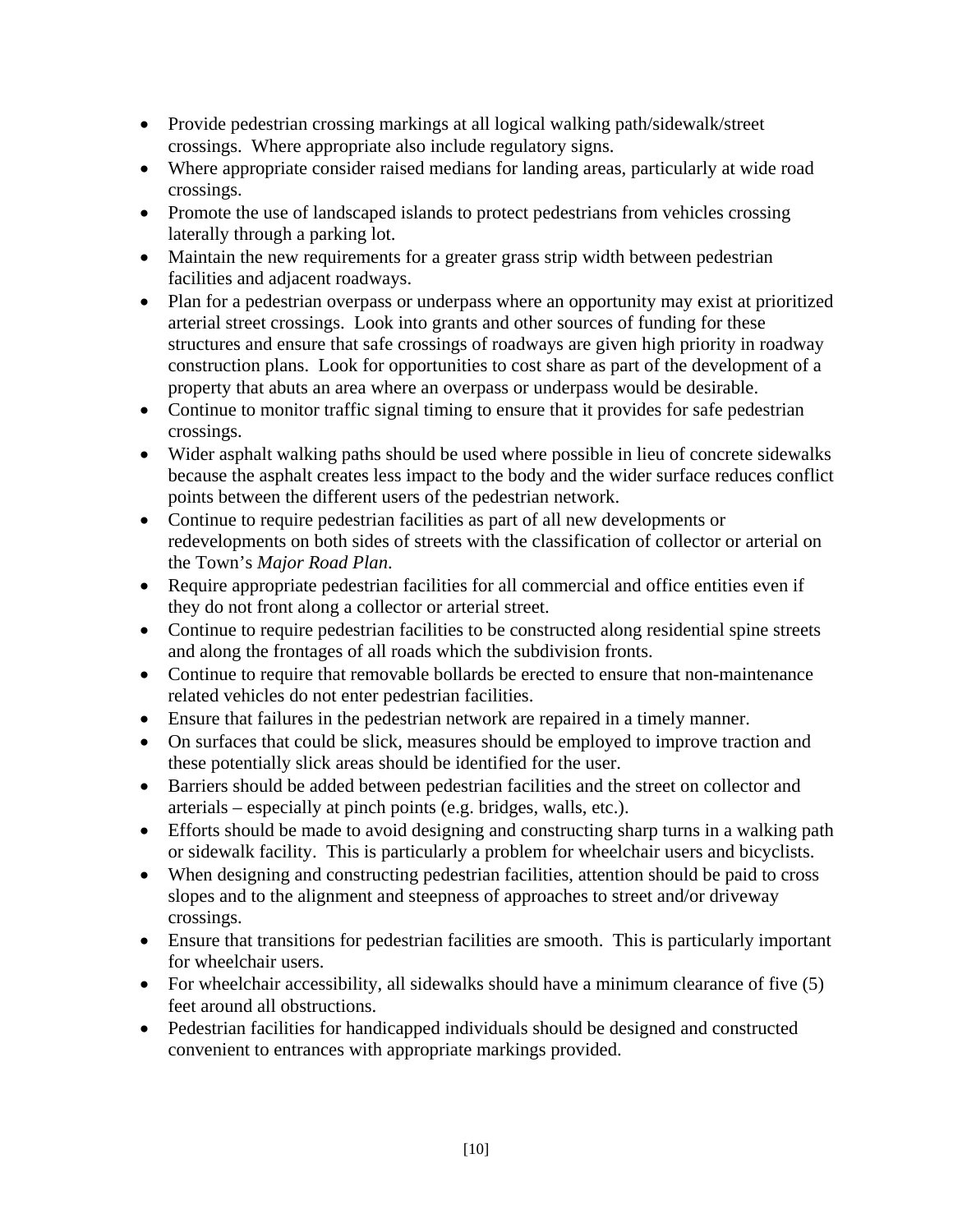- Areas abutting pedestrian facilities should be in grass or an appropriate ground cover and completely stabilized so that gravel, silt, and/or debris do not land on the walking/bicycling surface.
- Pedestrian facilities should have an adequate shoulder before transitioning to a slope.

#### *Goal 5:*

#### **Provide for a comprehensive pedestrian system that ensures a variety of venues and maximizes an appreciation for the natural beauty of the community.**

*Objectives:* 

- Promote connectivity between sidewalks, walking paths, and formalized greenways.
- Promote connectivity with the greenway systems of Knoxville, Knox County, and Loudon County.
- Link the Town's pedestrian circulation system with scenic areas unsuitable for development, such as floodplains and ridgelines.
- Walking paths and other improved facilities should be constructed in a manner that minimizes any damage to the natural environment.

#### *Strategies:*

- The Town should continue to actively pursue the acquisition of property with natural and scenic value but which is unsuitable for development.
- In areas where walking paths are near a floodplain the Adopt-a-Stream Program should be dovetailed with an Adopt-a-Greenway Program.
- As part of property subdivision and other projects, as applicable, the Town should require walking paths to be connected through areas that are otherwise less desirable for development.
- Where walking paths are to be constructed in environmentally sensitive areas, modifications to the construction process and the surface composition must be given consideration. Mulched surfaces or simply hiking trails may be needed in certain areas.
- Greenways constructed within environmentally sensitive areas should be used to inform users about the value of protecting such sensitive areas. For example, the public could be informed about aquatic buffers, wetlands, stream and slope protection, and floodplains. These areas could also be used to inform users about invasive exotic species, overhead utility appropriate plant material, and the value of planting material that is native to the area.
- The Town should develop a tree planting program for grass strips that are of an appropriate width abutting pedestrian facilities.

#### *Goal 6:*

**Provide for a pedestrian system which maximizes functionality and minimizes costs to the developer and the Town.** 

*Objectives:*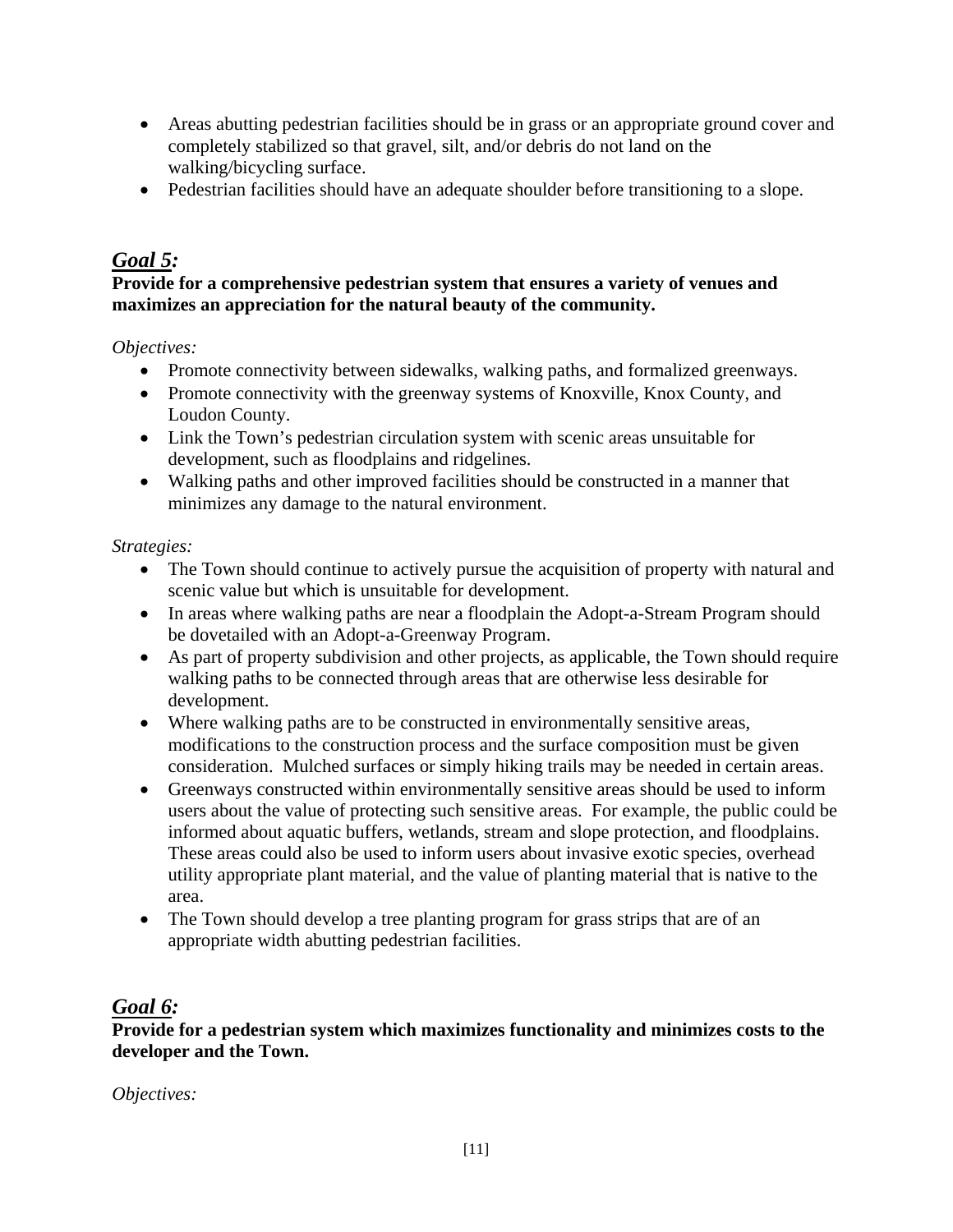- Construction materials used for improved pedestrian surfaces should vary depending on the nature of the facility and its targeted users.
- Pedestrian facilities should be carefully planned to minimize conflicts with roadway construction and reconstruction, utilities, and structures that may be situated nearby.
- Pedestrian facilities should be incorporated into the design and construction of all roadway improvement projects in accordance with Complete Streets policies.
- Available grants and other state and federal funding sources should be investigated for pedestrian facility projects.

#### *Strategies:*

- The location of pedestrian facilities within a subdivision should be determined at the time of concept plan or, if applicable, preliminary plat review. The more heavily traveled spine streets and all exterior streets that the subdivision fronts should be required to have pedestrian facilities. Low traffic streets and cul-de-sacs in most cases should not be required to have pedestrian facilities.
- In lieu of five (5) foot wide concrete sidewalks, the Town should encourage the more user friendly wider asphalt walking paths because of their softer surface and their capacity to accommodate more and varied users.
- Pedestrian facilities in environmentally sensitive areas should minimize disruption to the environment which, in turn, will lessen construction costs. A lightly graded mulched walking path should be considered in these areas in lieu of the standard sidewalk or walking path construction.
- Street trees near pedestrian facilities should be approved through the Town to ensure that there is enough space for such trees and the species is appropriate for the location. This will lessen the potential for trees to cause failures in the pedestrian system that the Town will have to correct. The minimum grass strip width for any street tree application should be no less than six (6) feet.
- The Town staff should help locate the placement of pedestrian facilities to ensure that proper coordination of all entities is achieved and nearby trees are protected to the greatest extent possible so that funds will not need to be spent in the future to address problems that could have been avoided during construction.
- The Town should designate a staff person to track possible funding sources (e.g. grants, loans, cost shares, etc.,) for pedestrian facilities so that no funding opportunities are lost.

## *Goal 7:*

#### **Promote the Town as being bicycle friendly for all types of bicyclists.**

*Objectives:* 

- Develop measures that will make the Town's collector and arterial streets more bicycle friendly.
- Provide the facilities needed for bicyclists.
- Promote and encourage bicycling for both recreation and commuting.
- Create a mindset that roadways are not only for moving automobiles and that bicycles could be expected on most roadways.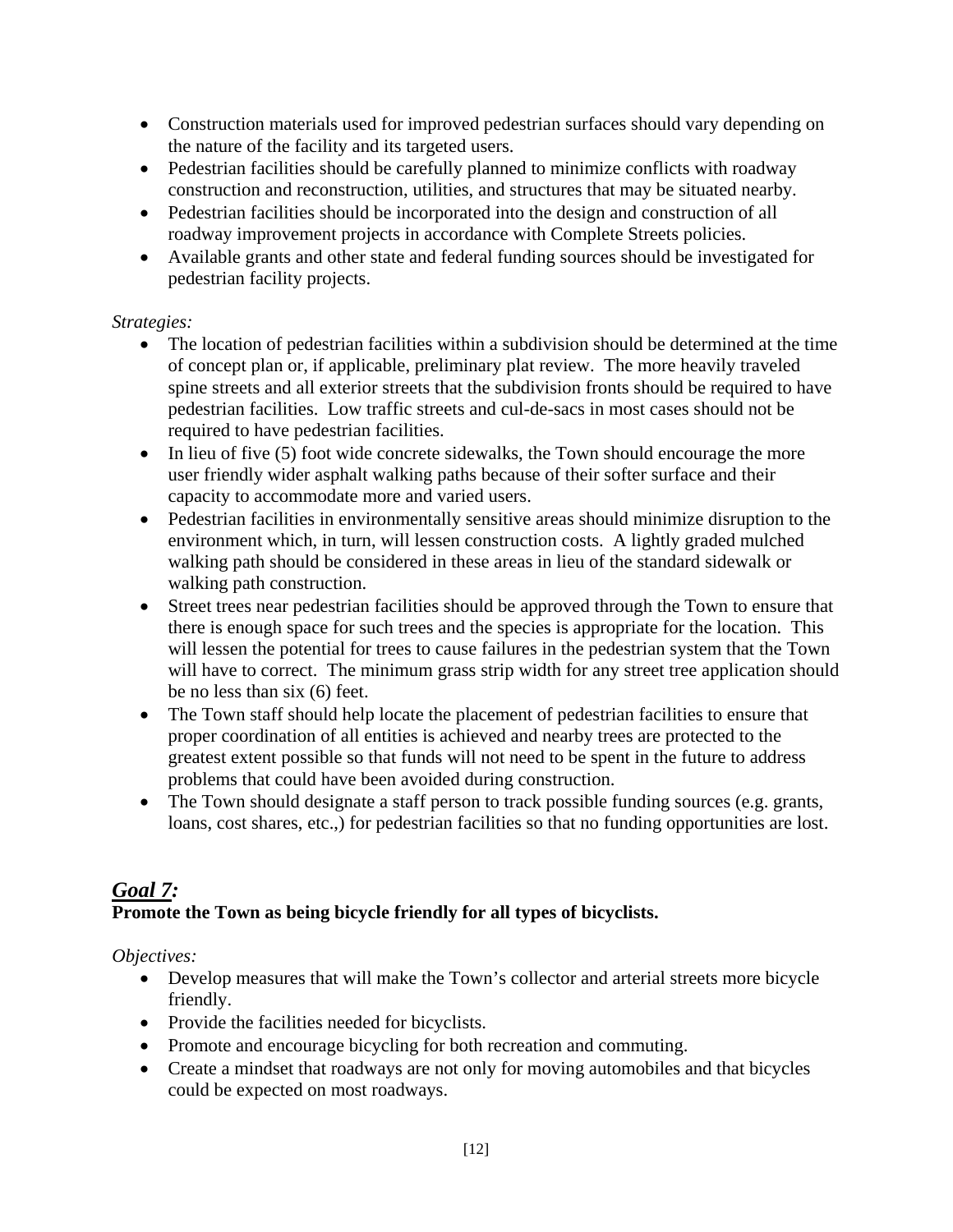• Provide safe commuter routes for bicyclists.

#### *Strategies:*

- Encourage contextually appropriate Complete Streets roadway design and implementation.
- For walking/bicycle path crossings of roadways ensure that such crossings are clearly delineated and that curb cuts line up with these designated crossings.
- Paths and sidewalks, particularly those that intersect numerous driveways and public streets, should be designed carefully with appropriate measures implemented that would lessen conflicts between bicyclists and motorists. Some of these measures would include safe intersection approaches, the omission of visual obstructions near intersections, signage and markings that would clearly identify crossings.
- Work with surrounding entities to build a larger regional greenway system that could be used for commuter routes and that would minimize time spent bicycling on roadways. Gaps in this system should be prioritized and should be reflected in the capital improvement plans (CIP's) of all applicable entities. In accordance with Complete Streets policies, the needs of bicyclists and pedestrians should be given a level of attention comparable to motorists in terms of prioritizing CIP's and public infrastructure funding in general.
- Implement measures to slow traffic so that roadways are safer for bicyclists.
- Bicycle lanes consistent with Complete Streets policies should be incorporated where possible into construction, re-construction, and/or modifications to collector and arterial streets.
- Look for opportunities to implement "road diets" where extra space from a traveled lane could be converted to pathways for bicyclists.
- Signs should be posted along selected collector and arterial streets where bicyclist activity is typically heavy. These signs should alert motorists to expect bicyclists on the road. They should also inform motorists of the legal requirement for at least three (3) feet to be provided between a bicyclist and a passing motorist and, as appropriate, should identify bicycle lanes and/or bicycle routes.
- Serious manhole or other roadway/bridge failures that could cause cycling accidents should be addressed and/or repaired in a timely manner.
- Continue to require improved driveways in rights of ways to prevent loose gravel from being carried into the roadway.
- Require bicycle racks as part of new developments and/or re-developments.
- Provide bicycle racks at all public properties.
- Bicycle lockers should continue to be provided at Park and Ride facilities and should be installed wherever else may be deemed appropriate.
- Bicycle facilities should be planned, designed, and constructed in accordance with AASHTO's *Guide for the Development of Bicycle Facilities.*
- The Town should work to promote and implement applicable measures noted in the *2009 Knoxville Regional Bicycle Plan*.
- Work closely with the Tennessee Department of Transportation (TDOT), the Knoxville Regional Transportation Planning Organization (TPO), and other applicable entities to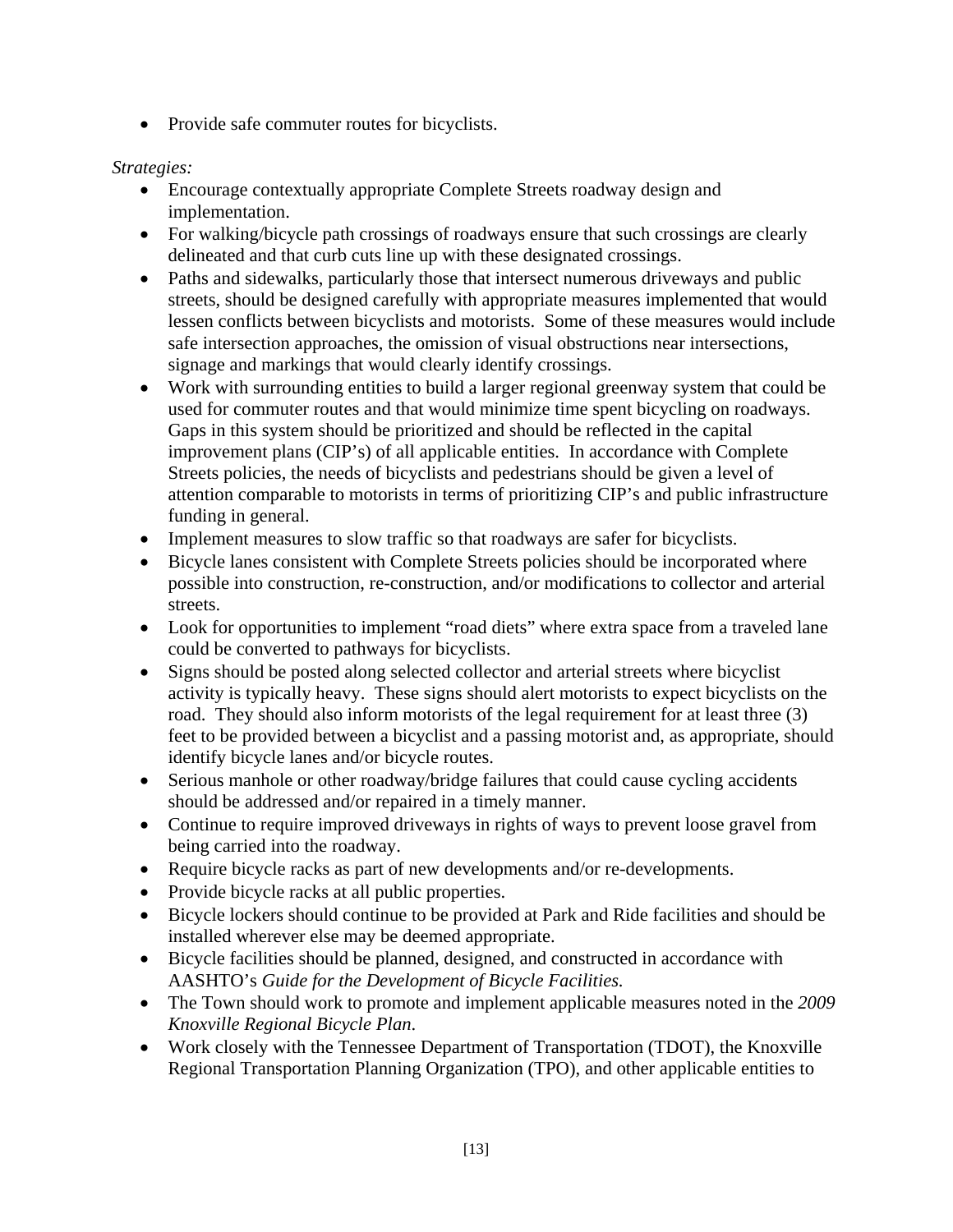ensure that the needs of bicyclists are given serious consideration and implemented in transportation projects.

- Work with local bicycling groups to prioritize those roadways where bicycling awareness could be promoted. Some of these roads would likely include Turkey Creek Road, Virtue Road, Evans Road, Boyd Station Road, Allen Kirby Road, McFee Road, and Everett Road. These roads receive a fair amount of traffic and are transitional roads that bicyclists frequently use to access less traveled roads in more sparsely developed areas.
- Major bicycle routes should be marked and maps provided and made available on the Town's web site. The Town should also provide maps of commuter routes (as these are developed) from Farragut to surrounding areas (e.g. from Farragut to downtown, to the University of Tennessee, to major employers, such as ORNL and Y-12, etc.,) and include these on the Town's web site.
- The Town should help sponsor bicycling events and workshops that address bicycle safety/maintenance.
- The Town should actively promote bicycle or related programs, such as Bike Week, Bike to Work Week, and Safe Routes to School.
- The Town should help coordinate neighborhood bicycle rides to build interest in bicycling on the Town's ever expanding greenway system.

.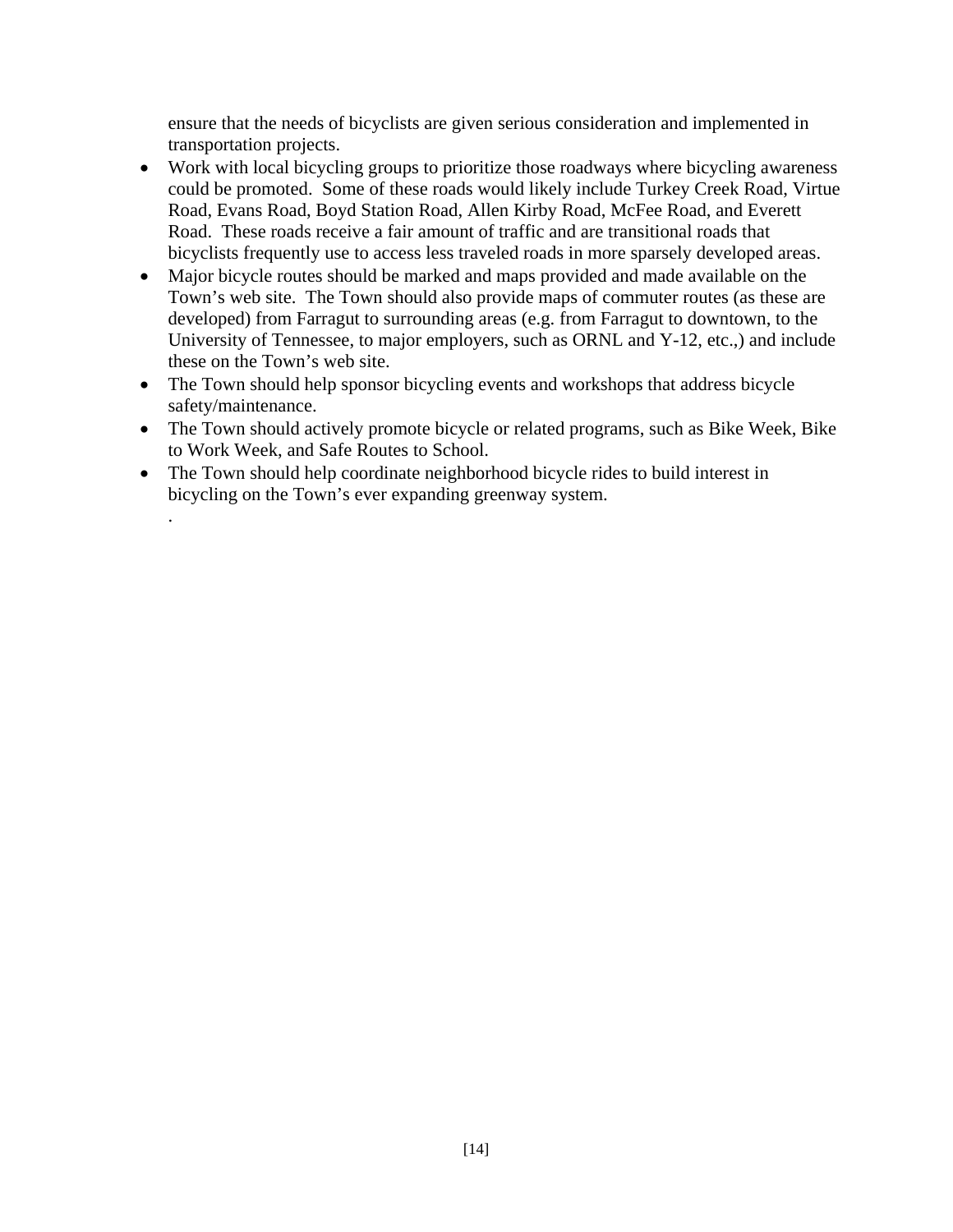## **CHAPTER 3 – IMPLEMENTATION**

As this plan has demonstrated, the Town has shown great interest in developing its pedestrian circulation system and has made significant strides over the past several years in this regard. The development of the Town's pedestrian circulation system is still, however, a work in progress and there remain opportunities for improvement. For the policy statements outlined in this document to have real value, a program for prioritizing and implementing the strategies outlined herein is critical. As the Town moves forward some key implementation measures would include the following:

- Designating staff to monitor and take advantage of funding opportunities related to the needs of pedestrians and bicyclists;
- Designating staff to work with the TPO Bicycle Advisory Committee and other groups that promote the needs of pedestrians and bicyclists so that the Town can partner with these entities and capitalize on overlapping projects where funding and/or other support opportunities may exist;
- Making necessary amendments to land use related documents, such as the *Farragut Subdivision Regulations*, the *Farragut Zoning Ordinance*, and the *Farragut Municipal Code*, so that the necessary requirements would be in place to implement applicable strategies outlined in this document; and
- Making the needs of pedestrians and bicyclists a central consideration in the development of capital projects reflected in the CIP.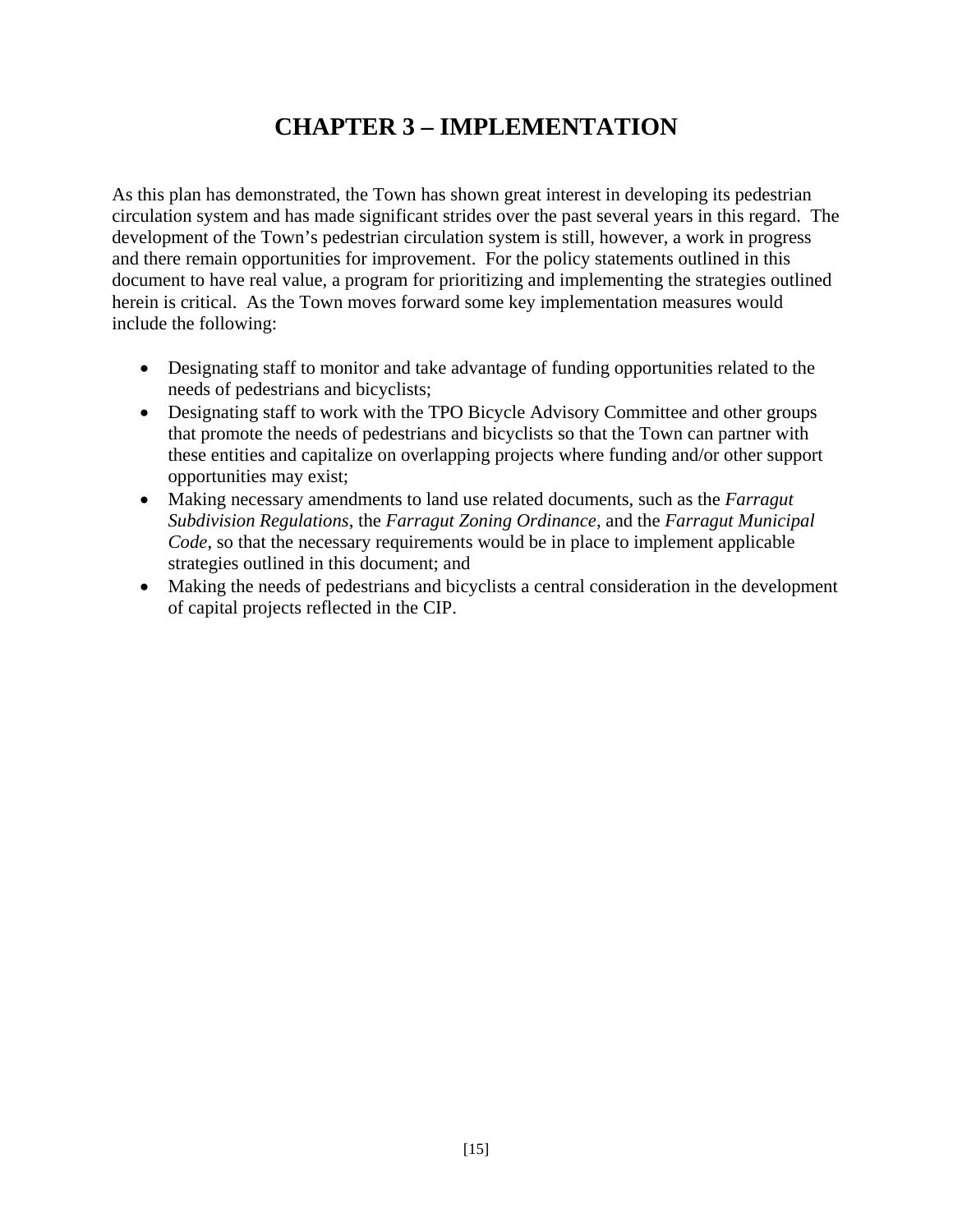Exhibit C



**Complete Streets Cross Section Major Arterial** 

## John Hughes 2010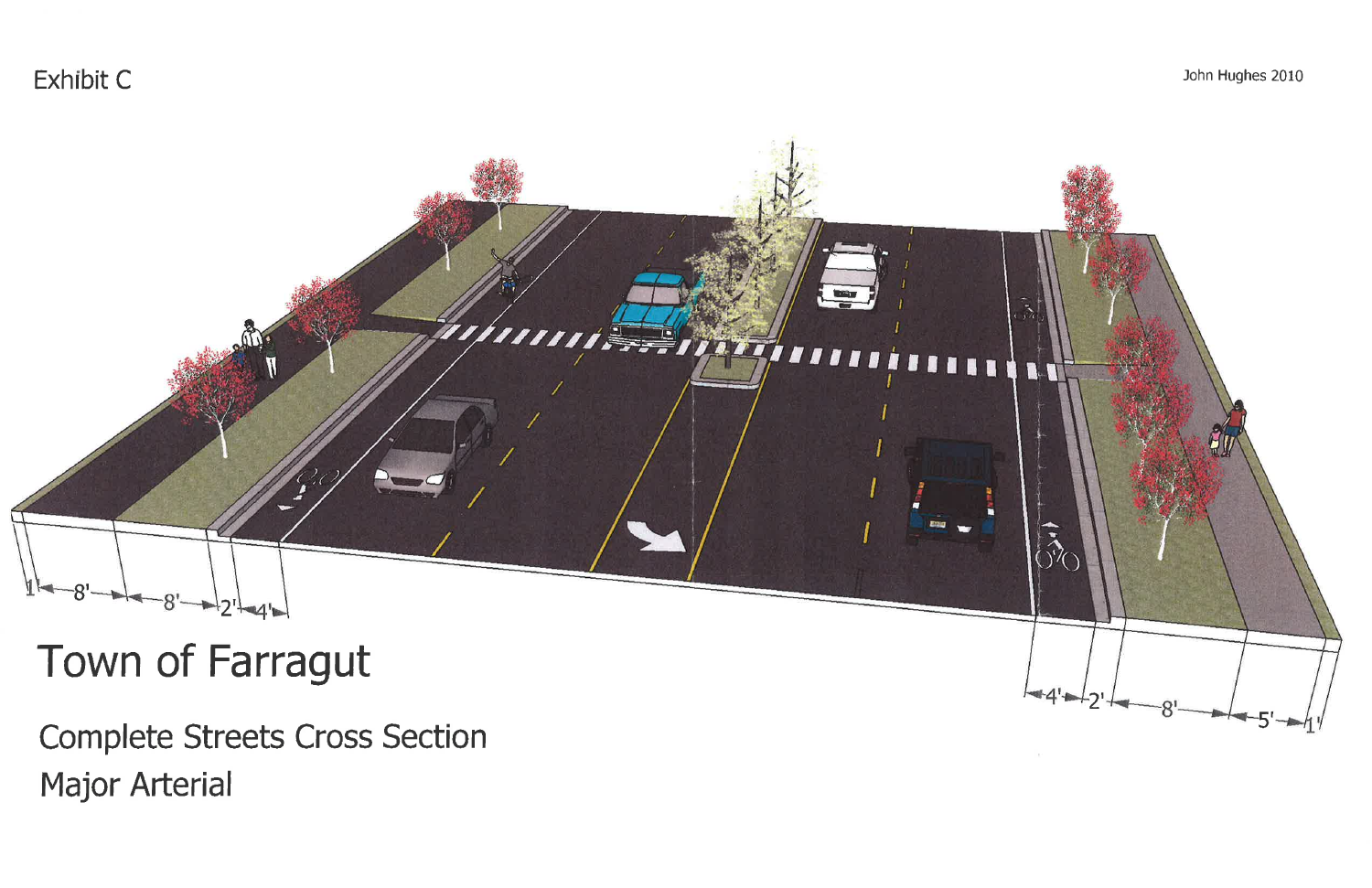

**Complete Streets Cross Section Minor Arterial**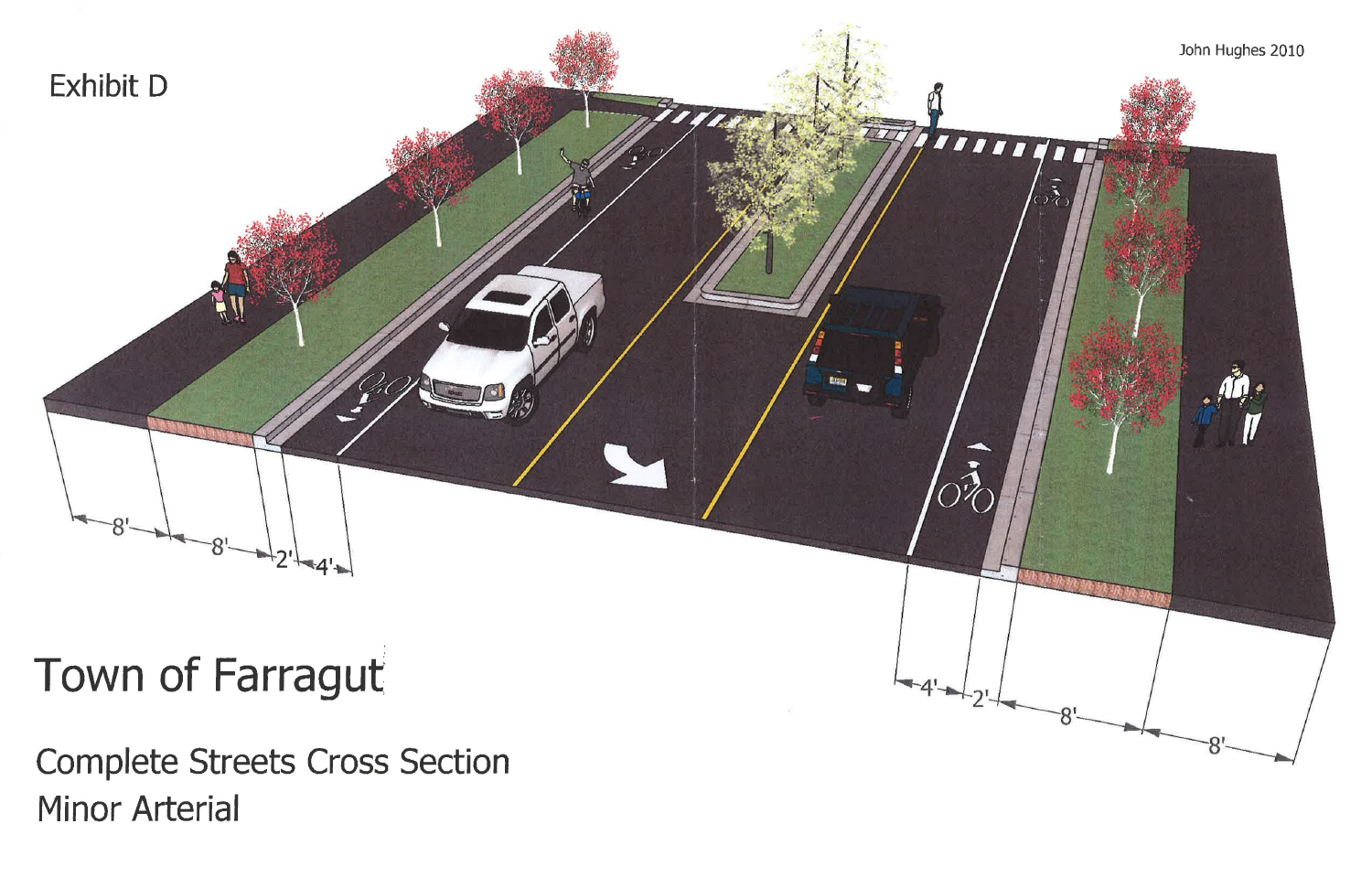

**Complete Streets Cross Section** Major Collector- 3 Lane Scenario